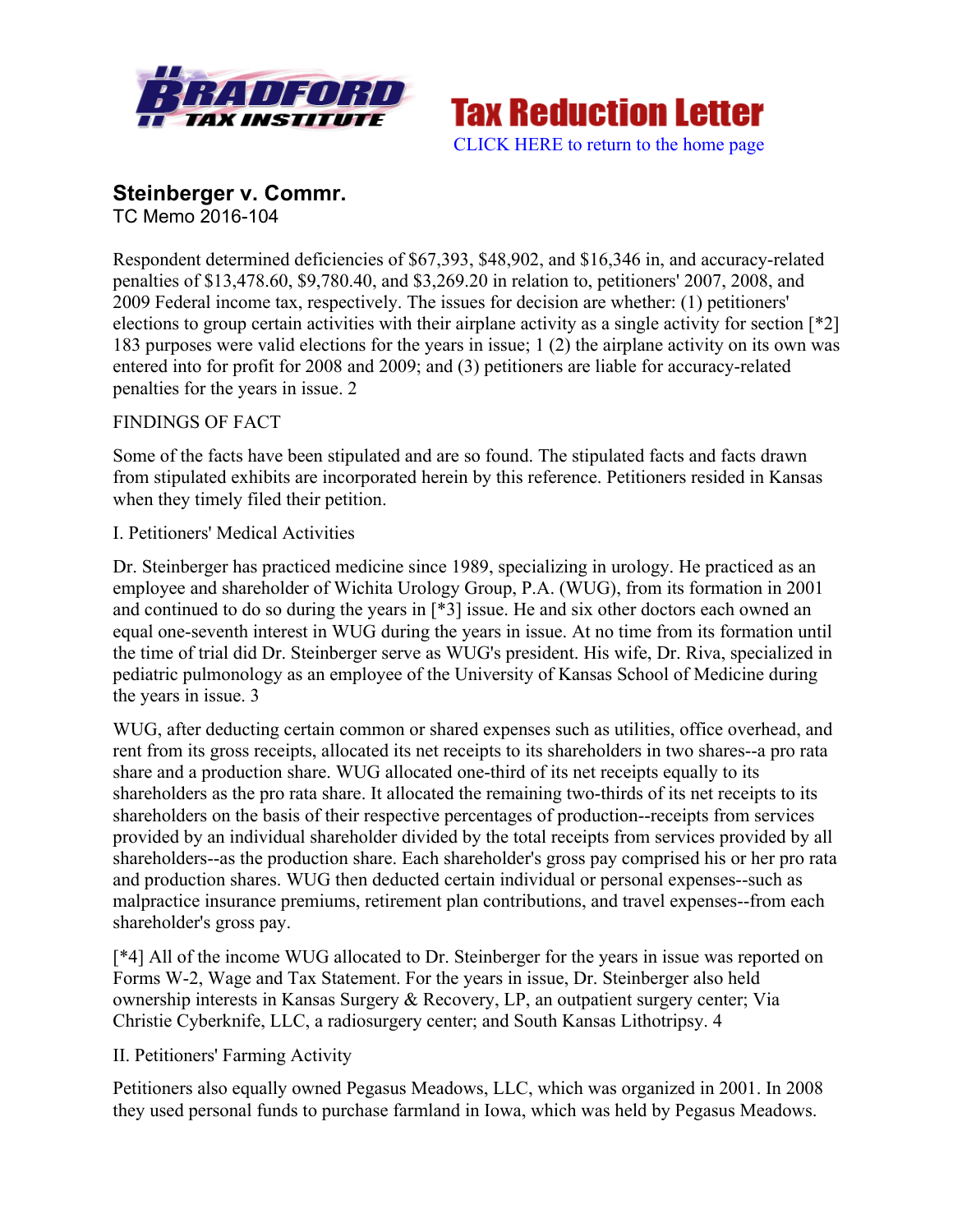Petitioners contracted with Farmers National Co. to supply a local farm manager to oversee the day-to-day operations of the farm.

## III. Petitioners' Airplane Activity

For as long as Dr. Steinberger has been licensed to practice medicine, he has also been a licensed pilot and was so in the years in issue. In 2005 petitioners sought advice from Advocate Aircraft Taxation [pg. 673] Co. 5 (Advocate) about the purchase and operation of an airplane. Dr. Steinberger sought Advocate's services [\*5] after doing Internet research and upon advice from the airplane dealer from whom a Cirrus SR 22 airplane (airplane) was purchased. In January 2006, in furtherance of that goal, Advocate formed two limited liability companies--Air Urology, LLC (AU), and AUI. AUI was taxed as a partnership. Dr. Steinberger had a 75% membership interest and Dr. Riva a 25% membership interest in AUI. AU was taxed as a disregarded entity. AUI was the sole member of and wholly owned AU. In February 2006 AU purchased the airplane. The airplane had a single engine and four seats, including crew seating. After AU purchased the airplane, Dr. Steinberger began flying it for both personal and work-related travel. He was the only person who flew the airplane during the years in issue.

#### A. Airplane Leases

1. Lease Between AU and Dr. Steinberger Personally

AU, as owner, and Dr. Steinberger, as operator, entered into an aircraft rental agreement some time in 2006. 6 The pertinent provisions of the agreement are explained infra.

The agreement states that Dr. Steinberger's purpose for renting the airplane is "transporting Operator or its guests on a noncommercial basis." The agreement [\*6] is an hourly rental agreement of "\$168 per flight hour, less direct cost for any fuel purchased". The rental period consists of flight time during the term of the agreement. The owner will bear all maintenance and fuel costs during each rental period and keep the airplane insured. Under the agreement the operator "assumes and shall bear the entire risk of loss, theft, confiscation, damage to or destruction of the Aircraft from any cause whatsoever". Dr. Steinberger signed the agreement as the chairman of AU and for himself personally.

2. Lease Between AU and AUI

AU, as owner, and AUI, as operator, entered into a more detailed aircraft hourly rental agreement in 2006. 7 The pertinent provisions of the agreement are explained infra.

The agreement states that AUI's purpose for renting the airplane is "transporting Operator or its members, directors, officers, employees and guests in furtherance of its primary, nontransportation business and its employee benefits." The agreement is an hourly rental agreement for \$80 per flight hour with an initial rental payment of \$2,000 due on March 15, 2006. Under the agreement the [\*7] operator is responsible, at its own cost and expense, for the airplane's maintenance. The operator also "assumes and shall bear the entire risk of loss, theft, confiscation, damage to or destruction of the Aircraft from any cause whatsoever". The operator will also insure the airplane and pay to or indemnify the owner for all "franchise, gross receipts, rental, sales, use, excise, personal property, ad valorem, value added, leasing, leasing use, stamp, landing airport use or other taxes, levies, imposts, duties, charges, fees or withholdings of any nature". The agreement includes an indemnification clause whereby the operator indemnifies the owner "from and against any and all losses, claims

\*\*\* suits, demands, costs, and expenses of every nature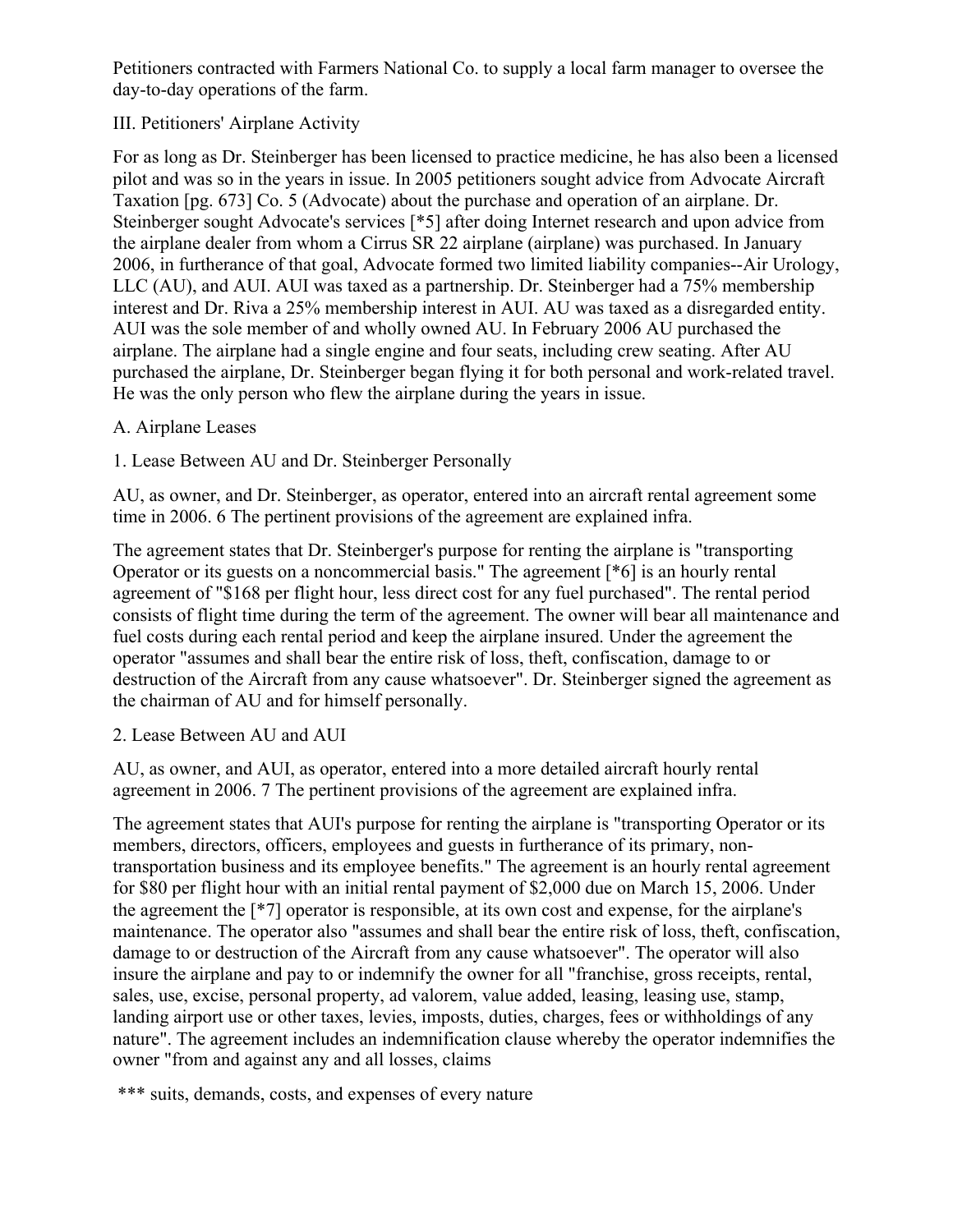\*\*\* arising directly or indirectly from or in connection with the possession, maintenance, condition, storage, use, operation, or return operation of the Aircraft". Dr. Steinberger signed the agreement as both AU's and AUI's chairman.

[\*8] 3. Lease Between AU and WUG

AU, as owner, and WUG, as operator, entered into an aircraft hourly rental agree-[pg. 674] ment in June 2006. 8 The pertinent provisions of the agreement are explained infra.

The agreement states that WUG's purpose for renting the airplane is "transporting Operator or its members, directors, officers, employees and guests in furtherance of its primary, nontransportation business use." The agreement is an hourly rental agreement for \$170 per flight hour 9 with a stipulated loss value of \$400,000. The agreement requires that either Dr. Steinberger or another duly licensed pilot agreed upon by the parties shall operate the airplane.

Under the agreement the owner is responsible for maintaining and insuring the airplane. The operator "assumes and shall bear the entire risk of loss, theft, confiscation, damage to or destruction of the Aircraft from any cause whatsoever". There is no indemnification clause in the agreement, but petitioners personally [\*9] signed indemnification and release forms dated June 29, 2006, indemnifying WUG and releasing all claims against it attributable to Dr. Steinberger's operation of the airplane. The agreement is signed by Dr. Steinberger for AU, and by WUG's president.

Attached to the agreement is a WUG document entitled "Action of Directors by Written Consent in Lieu of Meeting" approving the agreement and authorizing WUG's president to enter into the agreement on WUG's behalf. The document is signed by five of WUG's six directors, one of whom was Dr. Steinberger.

#### B. Operation of the Airplane

Dr. Steinberger recorded his flights for the years in issue on flight logs Advocate provided him. The operator listed for each flight was either AUI or WUG--Dr. Steinberger personally is not listed as the operator for any of the flights for the years in issue. AUI is listed as the operator for all training and maintenance flights and for any personal flights Dr. Steinberger made during the years in issue.

## 1. Flight Hours for the Years in Issue

In 2007 Dr. Steinberger recorded a total of 98.3 flight hours. AUI is identified as the operator for 34.2 of those flight hours, which included 23.3 hours of training and maintenance, and WUG is identified as the operator for 64.1 of [\*10] those hours. 10 The flight log shows that Dr. Steinberger flew his daughter to a "club meeting" on February 17, 2007, and returned with her on February 18, 2007. AUI is identified as the operator for that flight, but the log's "use" column for that flight is labeled "PNE" for personal nonentertainment. The flight log also shows that Dr. Steinberger picked up his son from college and then took him back the weekend of September 1, 2007. AUI is also identified as the operator for that flight, and the log's use column for that flight is also labeled PNE.

In 2008 Dr. Steinberger recorded a total of 97.1 flight hours. AUI is identified as the operator for 54 of those flight hours, which included 36.2 hours of training and maintenance, and WUG is identified as the operator for 43.1 of those flight hours. 11 Two of AUI's flights in 2008 were to Iowa--the first to purchase the farmland in April and the second in September. 12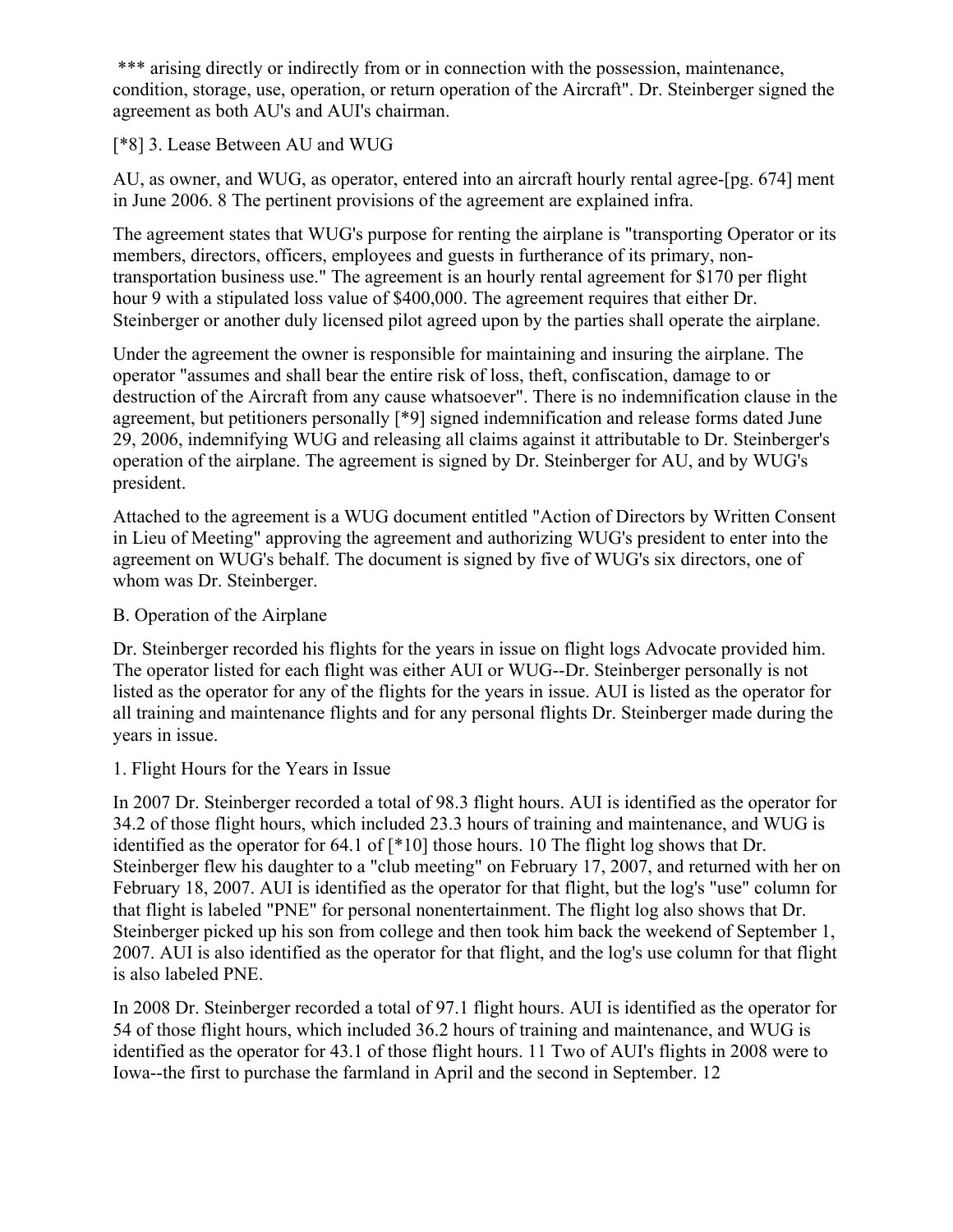[\*11] In 2009 Dr. Steinberger recorded a total of 89.6 flight hours through October 31, 2009. There is no flight log for November and December 2009 in the record. AUI is identified as the operator for 29 of those flight hours, which included 16.3 hours of training and maintenance, and WUG is identified as the operator for 60.6 [pg. 675] of those flight hours. 13 There was only one completed flight to the farmland in Iowa in 2009. See supra note 12. Dr. Steinberger again flew to pick his son up from and return him to college. AUI is identified as the operator for that flight, and the log's use column is labeled PNE.

# 2. WUG Flights

Although based in Wichita, WUG's doctors traveled to cities throughout Kansas to provide services to patients at rural clinics, with some doctors traveling as far as Dodge City and Liberal, Kansas, which are 155 and 212 miles and take approximately three and four hours to travel to by automobile from Wichita, respectively. The doctors' personal preferences dictated their modes of [\*12] transportation. During the years in issue Dr. Steinberger was the only WUG doctor who flew to rural clinics. Other WUG doctors began flying to rural clinics after the years in issue, but their flights were by/in chartered aircraft provided by the rural clinic.

The airplane was hangared at Benton Airpark, 14 which is approximately 11 miles from WUG's main office and 7.5 miles from petitioners' residence. 15 The parties stipulated that it took Dr. Steinberger approximately five minutes to ready the airplane for flight.

Dr. Steinberger began traveling to Wellington, Kansas, in 2001 and Anthony, Kansas, in 2006. 16 Wellington is 40 miles from petitioners' residence in

[\*13] Wichita, and Anthony is 83 miles from their residence. It would take Dr. Steinberger approximately 40-45 minutes to drive to Wellington and approximately 35-40 minutes to fly there. It took him approximately 85-90 minutes to drive to Anthony and approximately 45-50 minutes to fly there. The parties stipulated that Dr. Steinberger alternated flying to Wellington and Anthony once a week for the years in issue. 17 He would see patients for half a day in either Wellington or Anthony and then return to Wichita to see patients for the remainder of the day.

## IV. Federal Income Tax Returns

Petitioners filed Federal income tax returns for themselves and AUI for the years in issue and for Pegasus Meadows for 2009.

A. Petitioners' Individual Returns and Pegasus Meadows' Return

Petitioners reported combined income from WUG and the University of Kansas of \$633,345, \$583,358, and \$572,973 on Forms 1040 for 2007, 2008, and 2009, respectively. They reported passive income from Kansas Surgery & Recovery Center, LP, South Kansas Lithotripsy, WUG Building, and Via Christie [\*14] Cyberknife, LLC of \$230,564, \$163,687, 18 and \$175,368 on Schedules E, Supplemental Income and Loss, attached to their 2007, 2008, and 2009 returns, respectively. Petitioners also reported passive losses from AUI of \$172,997, \$132,212, and \$26,759 on the Schedules E attached to their returns for 2007, 2008, and 2009, respectively.

Additionally, petitioners reported a passive loss from Pegasus Meadows of \$2,371 on the Schedule E attached to their 2009 return. Plane rental of \$49,975 is reported as an other expense on Pegasus Meadows' Form 1065, U.S. Return of Partnership Income, which generated the loss petitioners reported on their 2009 Schedule E. There is no aircraft rental agreement in the record with Pegasus Meadows as a party. BKD, LLP, a Wichita accounting firm, prepared [pg. 676] petitioners' individual returns for the years in issue and Pegasus Meadows' 2009 return.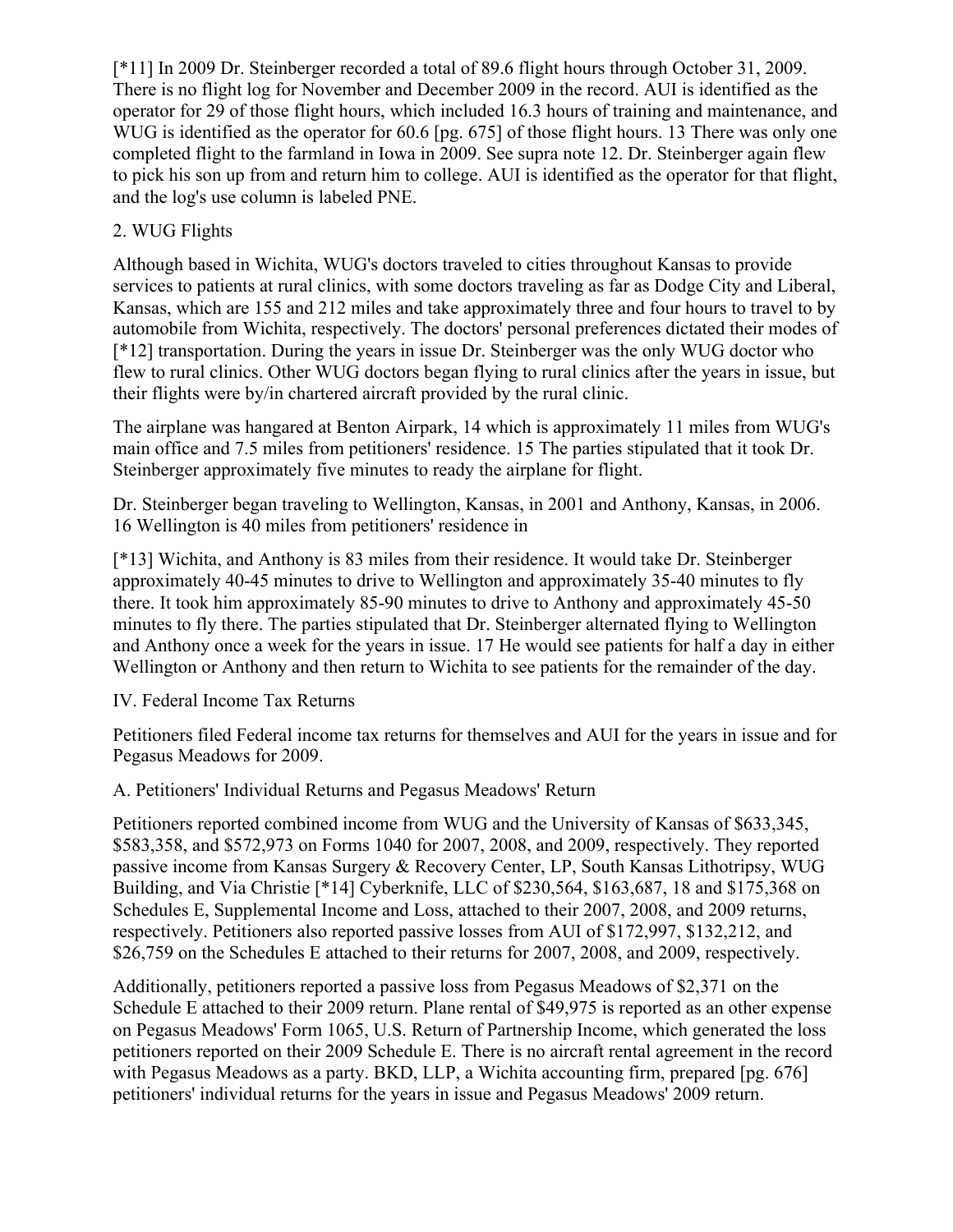## B. AUI's Partnership Returns

Petitioners filed Forms 1065 for AUI for the years in issue, reporting the losses they reported on the Schedules E attached to their individual returns for the [\*15] years in issue. On the 2009 Form 1065, AUI included \$49,975 in its gross receipts or sales. 19 Advocate prepared all of AUI's returns for the years in issue.

On the 2007 Form 1065 "Leasing" is identified as the principal business activity, and "Aircraft" is identified as the principal product or service. Attached to the 2007 Form 1065 is an election to group AU and AUI for purposes of sections 469 (passive activity losses) and 183 (activities not engaged in for profit) signed by Dr. Steinberger.

On the 2008 and 2009 Forms 1065 "PROPERTY MGMT" is identified as the principal business activity and the principal product or service. Attached to the 2008 and 2009 Forms 1065 are elections to group AUI and WUG for purposes [\*16] of sections 469 and 183. The election for 2008 is signed by Dr. Steinberger; the election for 2009 is not signed.

V. Notice of Deficiency and Petition to the Tax Court

Respondent issued petitioners a notice of deficiency for the years in issue determining that the airplane activity was not engaged in for profit for any of the years in issue and that they were liable for a section 6662(a) accuracy-related penalty for each year in issue. Petitioners timely petitioned the Court for redetermination.

## OPINION

Generally, the Commissioner's determination of a deficiency is presumed correct, and the taxpayer bears the burden of proving it incorrect. See Rule 142(a); Welch v. Helvering, 290 U.S. 111, 115 [12 AFTR 1456] (1933). Moreover, deductions are a matter of legislative grace, and the taxpayer bears the burden of proving his entitlement to any deductions claimed. INDOPCO, Inc. v. Commissioner, 503 U.S. 79, 84 [69 AFTR 2d 92-694] (1992); New Colonial Ice Co. v. Helvering, 292 U.S. 435, 440 [13 AFTR 1180] (1934).

Under certain circumstances the burden of proof as to factual matters may shift to the Commissioner pursuant to section 7491(a). Petitioners did not argue for a burden shift under section 7491(a), and the record does not establish that the  $[*17]$  prerequisites for a burden shift have been met; therefore, the burden of proof remains theirs.

I. Section 183

Generally, the Internal Revenue Code allows deductions for ordinary and necessary expenses paid or incurred in conducting a trade or business or for the production of income. Secs. 162(a), 212(1). Under section 183, if an activity is not engaged in for profit, then no deduction attributable to that activity is allowed except as provided for in subsection (b).

To determine whether and to what extent section 183 and the regulations thereunder apply, the activity of the taxpayer must be ascertained. Sec. 1.183-1(d), Income Tax Regs. After all the facts and circumstances are taken into consideration, a taxpayer's multiple activities may be treated as one activity if the activities are sufficiently interconnected. Id. The most important factors to be considered are: (1) the degree of organizational and economic interrelationship of the undertakings, (2) the business purpose served by carrying on the undertakings separately or together, and (3) the similarity of the undertakings. Id. Generally, the Commissioner will accept the taxpayer's characterization of multiple activities as either a single activity or separate activities. Id. The taxpayer's [\*18] characterization will not be accepted, however, when it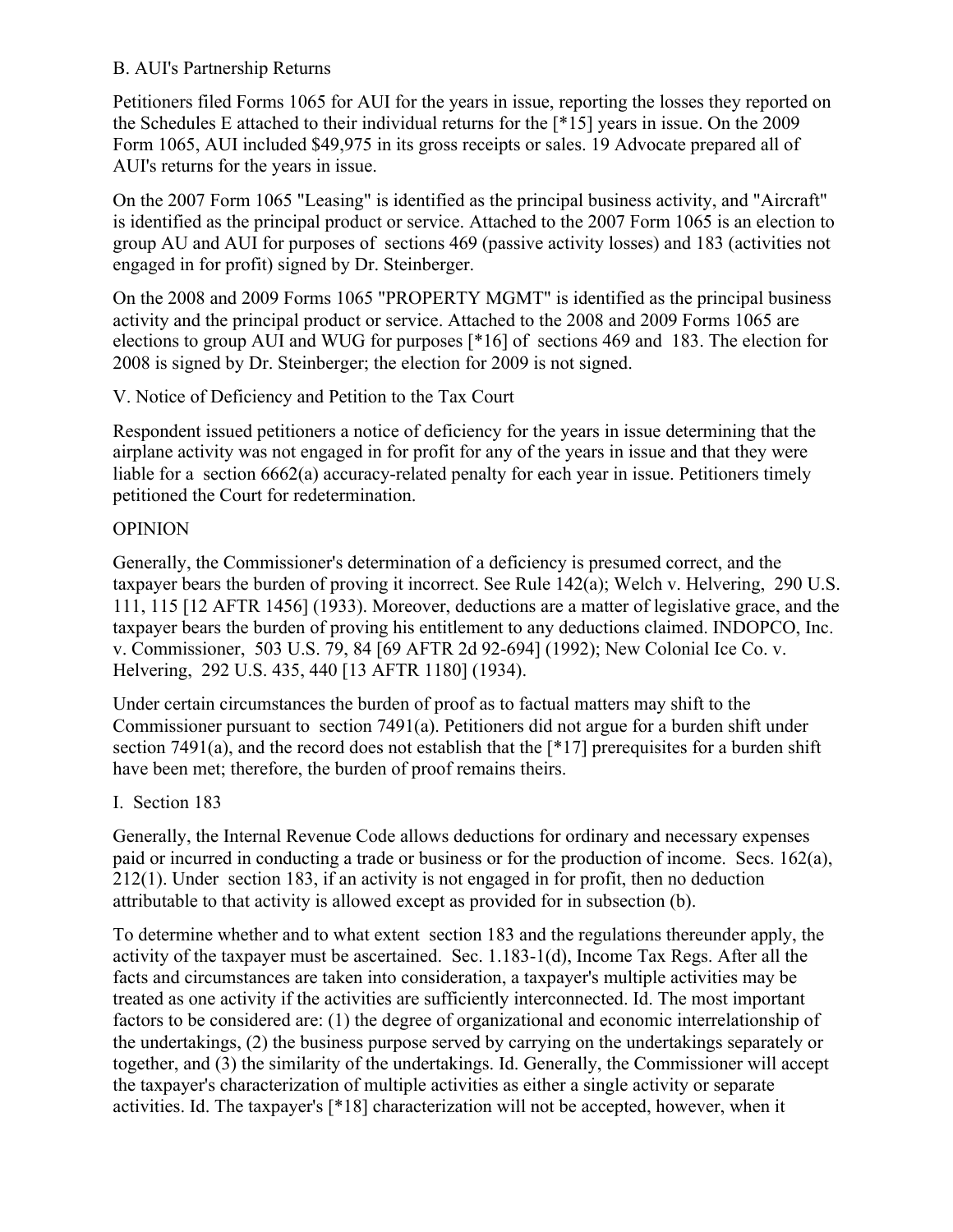appears that it is artificial [pg. 677] and cannot be reasonably supported by the facts and circumstances of the case. Id.

In addition to the factors provided in the regulations, the Court also considers the following factors: (1) whether the activities are conducted at the same place; (2) whether the activities were part of the taxpayer's efforts to find sources of revenue from his land; (3) whether the activities were formed separately; (4) whether one activity benefited from the other; (5) whether the taxpayer used one activity to advertise the other; (6) the degree to which the activities shared management; (7) the degree to which one caretaker oversaw the assets of both activities; (8) whether the taxpayer used the same accountant for the activities; and (9) the degree to which the activities shared books and records. See Topping v. Commissioner, T.C. Memo. 2007-92 [2007 RIA TC Memo ¶2007-092], slip op. at 15 (citing Mitchell v. Commissioner, T.C. Memo. 2006- 145 [2006 RIA TC Memo ¶2006-145], slip op. at 11).

II. Whether AUI's and AU's Activities Were a Single Activity for 2007

On a statement attached to AUI's 2007 Form 1065 petitioners elected to group AUI and AU for purposes of section 183 for 2007. 20 The parties stipulated [\*19] that AUI elected to combine its activities with WUG's activities for the years in issue. That stipulation is contradicted by the election attached to AUI's 2007 Form 1065 and signed by Dr. Steinberger, and the Court does not have to accept the parties' stipulation. See Cal-Maine Foods, Inc. v. Commissioner, 93 T.C. 181, 196 (1989) (stating that the Court may disregard a stipulation of the parties if it is clearly contrary to facts disclosed by the record).

When the factors are examined, petitioners' grouping of AUI and AU as a single activity for 2007 should be allowed. AU was a disregarded entity, and AUI was its only member. AU purchased the airplane that AUI operated on a regular basis. Petitioners organized both entities at the same time, and Dr. Steinberger was the caretaker and only pilot of the airplane in 2007. He also managed the books and records for both entities. Petitioners' election to group AUI and AU for 2007 was not artificial; therefore, AUI's activity and AU's activity can be grouped as a single activity for purposes of section 183 for 2007.

III. Whether AUI and AU's Activity Was Engaged In for Profit for 2007

Now that petitioners' activity for 2007 has been ascertained, see

 sec. 1.183-1(d), Income Tax Regs., the Court must decide whether the activity was entered into for profit. To decide whether a taxpayer is carrying on a trade or business so that his expenses are deductible under section 162, the Court examines whether [\*20] the taxpayer's primary purpose and intention in engaging in the activity is to make a profit. Dreicer v. Commissioner, 78 T.C. 642, 643 (1982), aff'd without published opinion, 702 F.2d 1205 (D.C. Cir. 1983). The taxpayer's expectation of profit need not be a reasonable one, but merely bona fide. Id.; sec. 1.183-2(a), Income Tax Regs. Whether a taxpayer expects to realize a profit is a question of fact and is resolved by examining all of the facts and circumstances of the case. Dreicer v. Commissioner, 78 T.C. at 643-644; sec. 1.183-2(a), Income Tax Regs.

The Court examines the facts and circumstances of the case using the relevant factors in section 1.183-2(b), Income Tax Regs. Dreicer v. Commissioner, 78 T.C. at 644. Those factors include: (1) the manner in which the taxpayer carries on the activity, (2) the expertise of the taxpayer or his advisors, (3) the time and effort expended by the taxpayer in carrying on the activity, (4) the expectation that assets used in the activity may appreciate in value, (5) the success of the taxpayer in carrying on other similar or dissimilar activities, (6) the taxpayer's history of income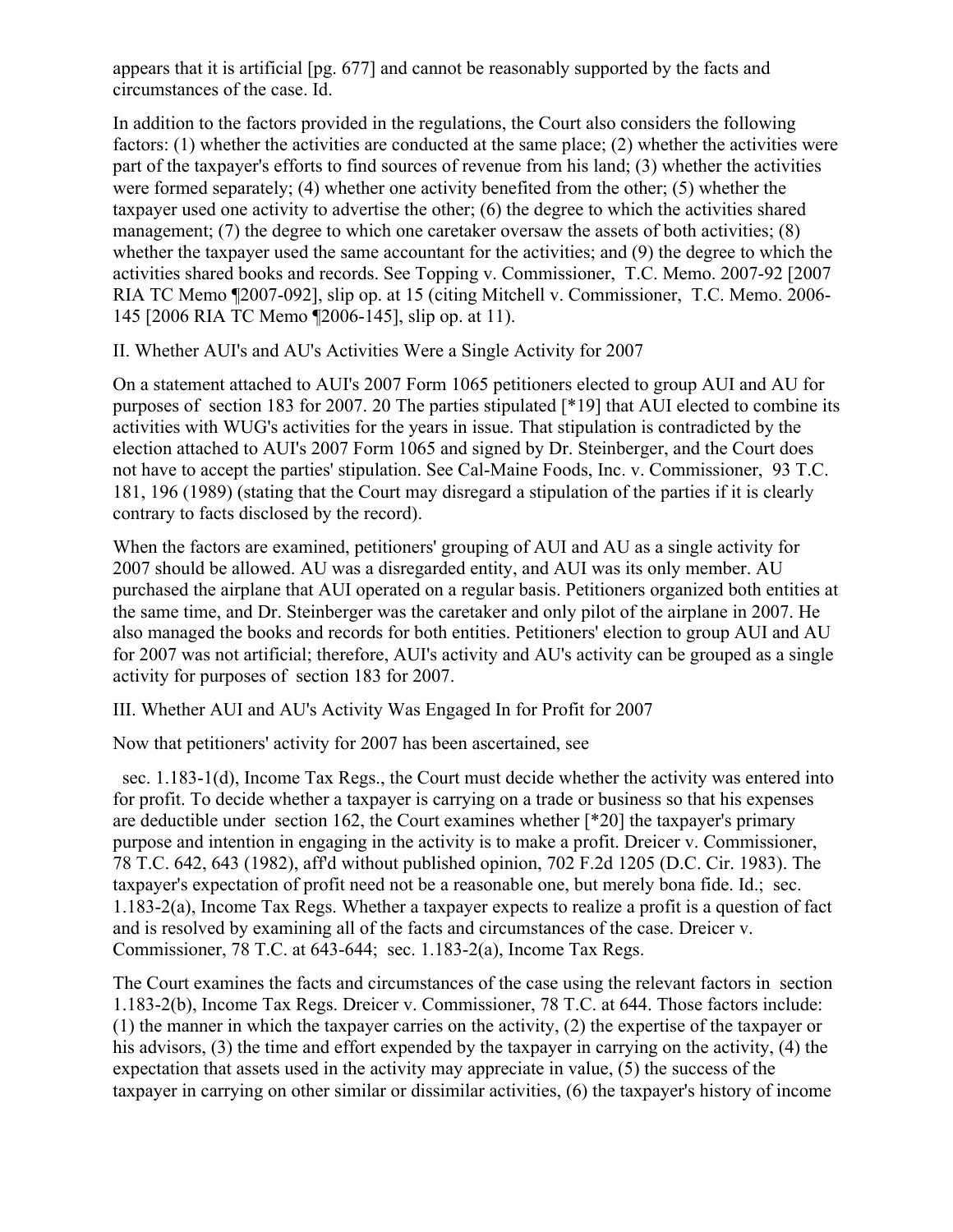or losses with respect to the activity, (7) the amount of occasional profits, if any, which are earned, (8) the financial status of the taxpayer, and (9) whether elements of per-[pg. 678] sonal pleasure or recreation are involved. Sec. 1.183-2(b), Income Tax Regs. No one factor is determinative. Id.

[\*21] After review of all the facts and circumstances of the case, it appears AUI and AU's activity was not entered into for profit for 2007, and a factor-by-factor analysis of the activity for 2007 is not warranted. Although aircraft leasing is identified as the principal business activity on AUI's 2007 Form 1065, petitioners repeatedly stated--in the stipulation of facts, through testimony, and on brief--that AUI was not in the airplane leasing business. While decrying the notion that AUI was ever in the airplane leasing business, petitioners argued that AUI's profit motive was its connections with Dr. Steinberger's medical practice and petitioners' real estate investments. AUI's business activity is not identified as property management until 2008, so the proposed profit motive of combining Dr.Steinberger's medical practice and petitioners' real estate investments was not adequately disclosed for 2007.

For 2007 AUI was not grouped with WUG for section 183 purposes. Therefore, WUG's activity for 2007 will not be examined to determine AUI and AU's profit motive for that year. According to Dr. Steinberger's 2007 flight log, AUI's flights for that year were training and maintenance flights, Dr. Steinberger's personal flights, and two flights for possible investments--one to attend a land auction on September 8, 2007, and another to inspect farmland in Ottawa, Kansas, on December 30, 2007. Petitioners made no land purchases as a result of either of [\*22] those flights, and there is no evidence in the record that petitioners owned any investment properties in 2007. The majority of AUI's flights for 2007 were either training and maintenance flights or Dr. Steinberger's personal flights. Therefore, the Court finds that AUI and AU's airplane activity was not engaged in for profit for 2007. Therefore, respondent's determination to disallow the airplane activity's flow-through loss that petitioners reported on the Schedule E attached to their 2007 return is sustained.

IV. Whether AUI's and WUG's Activities Were a Single Activity for 2008 and 2009 21

Petitioners argue that Dr. Steinberger and WUG had common business concerns and goals that prompted him to form AUI, acquire the airplane, and then use it to fly to rural communities served by WUG and Dr. Steinberger. They rely heavily on the cases Campbell v. Commissioner, 868 F.2d 833 [63 AFTR 2d 89-728] (6th Cir. 1989), aff'g in part, rev'g in part T.C. Memo. 1986- 569 [¶86,569 PH Memo TC], and Morton v. United States, 98 Fed. Cl. 596 [107 AFTR 2d 2011-1963] (2011).

The Court will examine each of the three factors from the regulations, with the corresponding additional factors, separately, as well as petitioners' reliance on [\*23] Campbell and Morton. While petitioners argue that AUI and WUG are economically intertwined, when the entire economic relationship and its consequences are examined, see Campbell v. Commissioner, 868 F.2d at 836-837, it is but a mere string that fastens the two.

A. Degree of Organizational and Economic Interrelationship

Dr. Steinberger and Dr. Riva are the only members of AUI, with 75% and 25% membership interests, respectively. WUG is a professional association with seven members, each having an equal one-seventh share. Dr. Steinberger had a one-seventh share in WUG but was not its president during the years in issue. Dr. Riva was not a WUG shareholder during the years in issue.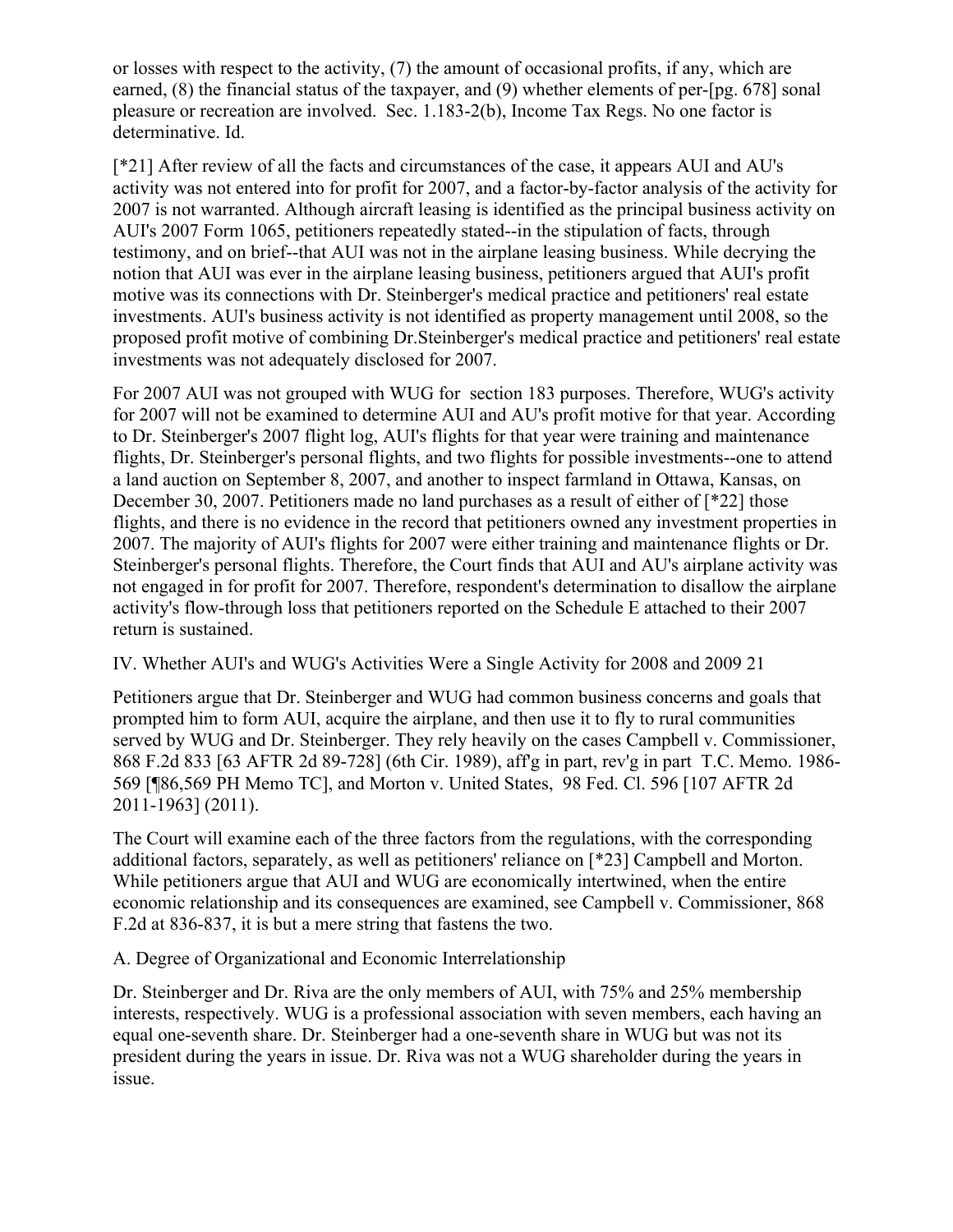WUG was formed in 2001 and had been in existence for five years before petitioners formed AUI in 2006. Petitioners did not consult with WUG or its president before forming AUI. The two entities do not share books and records and do not use the same accountant. While Dr. Steinberger is the caretaker of the airplane, he does not have the same role for WUG. He is one of seven shareholders and not its president. While both of the activities are based in Wichita, they are not conducted at the same place. WUG has it own office build-[pg. 679] ing, and the airplane is hangared at Benton Airpark, approximately 11 miles away.

[\*24] In Campbell v. Commissioner, 868 F.2d at 837, the U.S. Court of Appeals for the Sixth Circuit found that the two entities involved, HCC and Health Air, had a close relationship and that their relationship established a profit motive. All of the shareholders of HCC formed the partnership Health Air and each partner executed full recourse promissory notes for the entire balance of the airplane. Id. at 835. Here, Dr. Steinberger is the only link between the two entities, and WUG played no part in acquiring the airplane.

The degree of WUG and AUI's organizational and economic interrelationship is not strong enough to support a finding that the two are a single activity under section 1.183-1(d), Income Tax Regs.

B. Business Purpose of Conducting Activities Separately or Together

Petitioners argue that WUG and AUI had the shared business purpose of serving WUG's patients in rural Kansas communities. Another WUG doctor and shareholder testified that Dr. Steinberger started WUG's expansion of practice in rural areas. While that may be true, Dr. Steinberger's first foray into expanding WUG's practice was to start seeing patients in Wellington, Kansas, in 2001. Wellington is approximately 40 miles from Wichita, and Dr. Steinberger drove there. Dr. Steinberger added trips to Anthony, Kansas, in 2006 after AUI [\*25] purchased the airplane. Anthony is approximately 83 miles from Wichita, and Dr. Steinberger both flew, and if weather did not permit, drove there.

During the years in issue only one other WUG doctor saw patients outside Wichita. He drove to El Dorado, Kansas, approximately 30 miles from Wichita, to see patients there. While more WUG doctors began seeing patients in communities other than Wichita in the years following the years in issue, it is important to note that the majority of them drove to their destinations, including one who drove to Liberal, Kansas, which is approximately 212 miles from Wichita.

Dr. Steinberger bore all of the expenses for WUG flights. WUG deducted the rent AUI charged WUG through their hourly aircraft rental agreement from Dr. Steinberger's gross wages as a personal travel expense--just as the travel expenses for WUG doctors who drove to see patients in other communities were deducted from their wages. Ultimately, Dr. Steinberger, personally, was financially responsible for WUG's rental expenses for the airplane.

Dr. Steinberger did not advertise the use of the airplane for WUG business. Indeed, he was the only WUG doctor who used the airplane to travel to other communities to see patients, and the airplane was not leased to any other third parties. Additionally, Dr. Steinberger did not use the airplane to deliver medical [\*26] supplies or equipment to rural clinics on behalf of WUG. WUG did not benefit from Dr. Steinberger's use of the airplane because he could have just as easily driven to Wellington and Anthony.

In Kurzet v. Commissioner, 222 F.3d 830 [86 AFTR 2d 2000-5655] (10th Cir. 2000), aff'g in part, rev'g in part T.C. Memo. 1997-54 [1997 RIA TC Memo ¶97,054], the U.S. Court of Appeals for the Tenth Circuit reversed in part this Court's holding that the taxpayer's expenses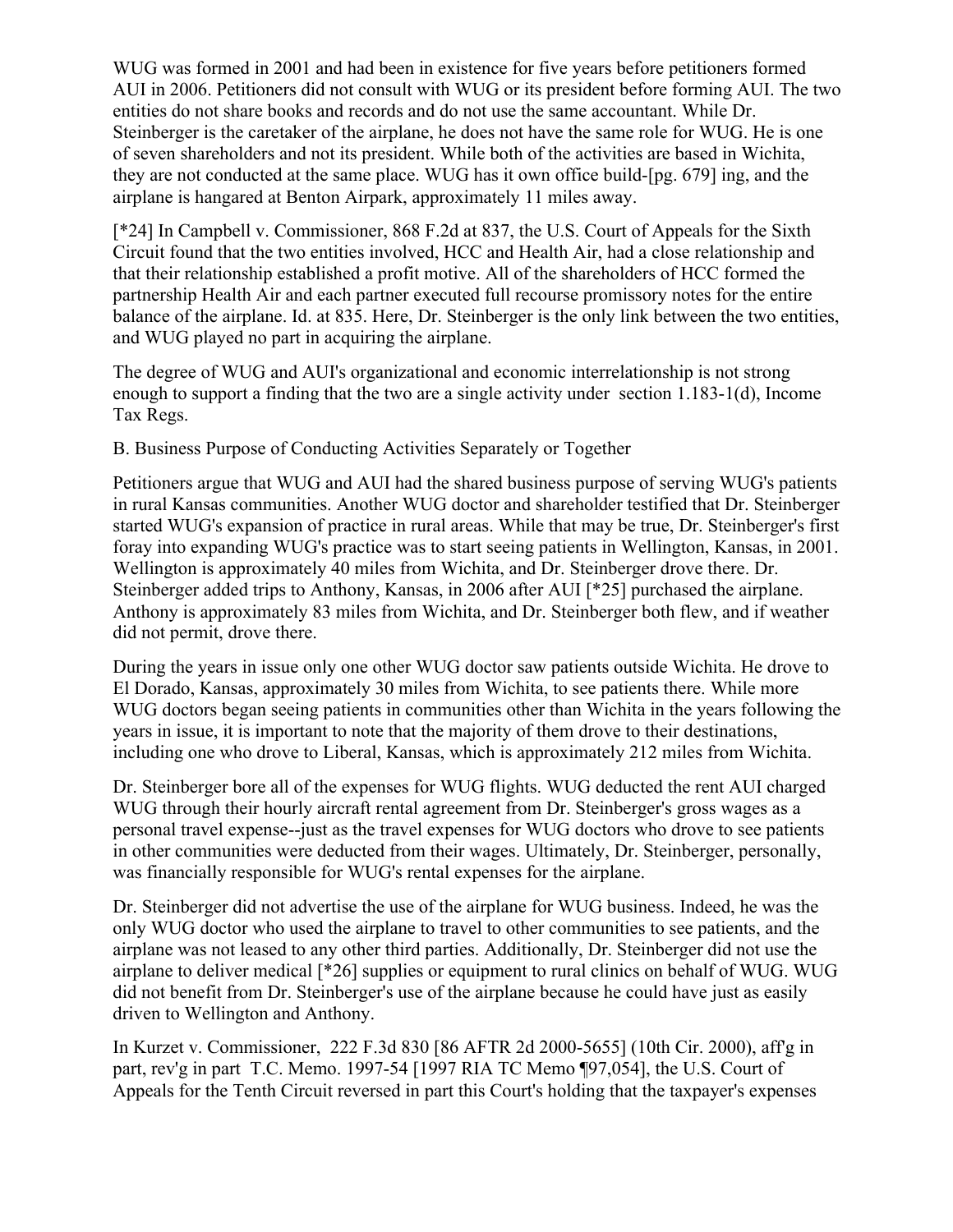associated with the use of a Lear jet were unreasonable under section 162. Id. at 837. The Court of Appeals put significant weight on the time savings the taxpayers enjoyed by use of the Lear jet over commercial air travel. Id. at 836-837. There, on the basis of a factual finding of 12 hours of travel time saved with each flight on the Lear jet, the court found that the taxpayers saved 888 hours of travel time over the 74 trips they made to their Oregon timber farm. Id. at 837.

Here, Dr. Steinberger chose to fly to Wellington and Anthony, approximately 40 and 83 miles from Wichita, respectively. It was not required for him to do so. Indeed, there was testimony that it was a doctor's personal choice whether he drove or flew to see patients outside Wichita. It took Dr. Steinberger approximately 40 to 45 minutes to drive to Wellington and approximately 85 to 90 minutes to drive to [pg. 680] Anthony. It took him approximately 35 to 40 minutes to fly to Wellington and approximately 45 to 50 minutes to fly to Anthony. The parties [\*27] stipulated that it took Dr. Steinberger five minutes to ready the airplane for flight. He made these trips once a week in alternating weeks. 22

Dr. Steinberger's travel time to the airpark was closer to 7 1/2 minutes rather than 5. When his travel time to the airpark and the time to ready the airplane for flight are added to the stipulated flight times, Dr. Steinberger saved no time by flying to Wellington--in fact it took longer than driving--and less than an hour for a round-trip flight to Anthony. These are not substantial time savings that would justify Dr. Steinberger's flying as opposed to driving to Wellington and Anthony. See Kurzet v. Commissioner, 222 F.3d at 837. There was no change in the amount of time Dr. Steinberger spent in Wellington and Anthony whether he drove or flew--he was there for half of the day and then returned to Wichita to see patients there. 23

WUG did not benefit from Dr. Steinberger's use of the airplane. Dr. Steinberger simply used the airplane to travel to Wellington and Anthony. All [\*28] expenses related to the use of the airplane for those flights were deducted from his gross income as personal expenses.

Petitioners also argue that the facts here are "strikingly similar" to the facts of Morton, 98 Fed. Cl. 596 [107 AFTR 2d 2011-1963]. There, the taxpayer was the creator of the Hard Rock brand and a cofounder of the Hard Rock Cafe chain. Id. at 597. He created a C corporation and several S corporations, of which he was either the majority shareholder or the only shareholder, to manage his business. Id. One such entity was Red, White and Blue Pictures, Inc. (RWB). Id. RWB owned the real estate on which several Hard Rock Cafes were built and acted as the landlord for those cafes. It also owned the airplanes to which the disallowed deductions related. Id. at 597-598. The taxpayer used the airplanes to fly from the Hard Rock headquarters in Los Angles, California, to the Hard Rock Hotel and Cafe in Las Vegas, Nevada, and to various other cities to conduct meetings where future Hard Rock hotels or casinos possibly would be built. Id. at 598. There, the argument, with which the U.S. Court of Federal Claims agreed, was that all of the taxpayer's entities were operated as a "unified business enterprise." Id. at 599.

Dr. Steinberger's business affairs for the years in issue were far from "strikingly similar" to the facts of Morton. Dr. Steinberger was a one-seventh owner of a medical practice, and he and his wife were the only members of an [\*29] LLC that owned an airplane that he used to travel to two rural Kansas cities close to Wichita, where WUG was based. In Morton the taxpayer was the majority or only shareholder of several corporations, each used to control certain aspects of his business. Additionally, the entity that owned the airplane, RWB, did more than just own the airplane--it also owned the real property on which several of the Hard Rock Cafes were built and served as the landlord of those cafes. Petitioners have failed to show that WUG and AUI shared the characteristics of a unified business enterprise as the entities did in Morton.

C. Similarity of Activities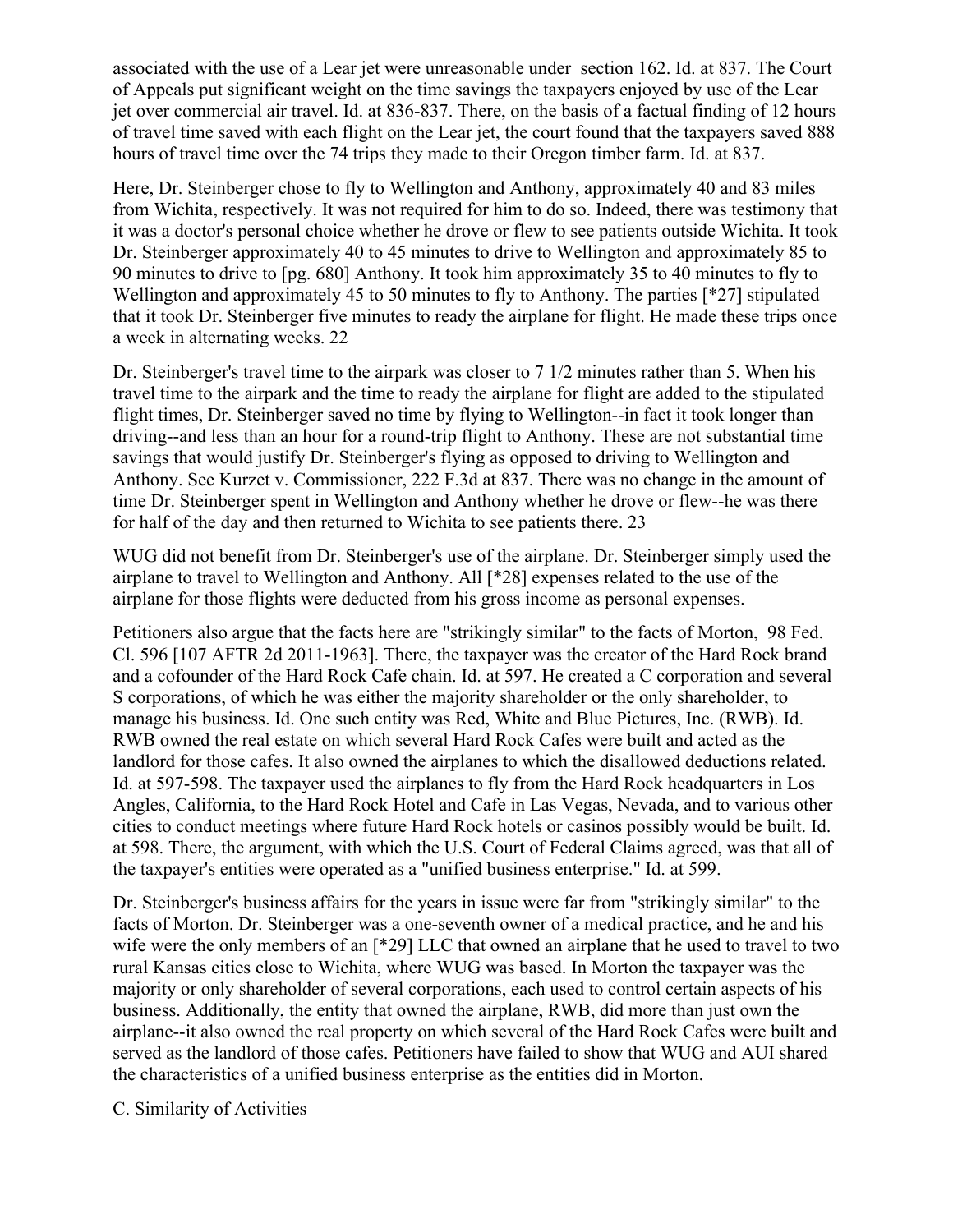The similarity of the activities will also be examined to determine whether two activities should be treated as a single activity. Here, there are no similarities between the two activities. One is a medical practice specializing in urology. The other involved an airplane Dr. Steinberger purchased because he enjoyed flying and personally preferred to fly instead of to drive to Wellington and Anthony.

## D. Conclusion

The Court finds that petitioners' characterization of AUI and WUG as a single activity is artificial and not supported by the facts and circumstances of the case. [pg. 681]

[\*30] V. AUI's Airplane Activity Examined on Its Own

Petitioners argue in the alternative that if AUI and WUG are not a single activity for section 183 purposes, AUI on its own was engaged in for profit during 2008 and 2009.

AUI's activity on its own is examined under the same factors used to examine AUI and AU's activity for 2007. See supra pp. 20-21. A review of all of the facts and circumstance and the entire record shows that AUI was not engaged in the airplane activity to make a profit and that a detailed factor-by-factor analysis is unnecessary.

The analysis of AUI's activity on its own for 2008 and 2009 is almost the same as the analysis of AUI and AU's activity for 2007--the majority of flights were training and maintenance and personal flights. Petitioners did own farmland in Iowa in 2008 and 2009, but their argument for how much time was spent there is not supported by the record. The parties' stipulation of two to three flights a year to Iowa is contradicted by Dr. Steinberger's flight logs entered into evidence. See supra note 12. Additionally, as petitioners stated numerous times, AUI was not in the airplane rental business.

Furthermore, Dr. Steinberger certainly took personal pleasure in flying. He has been a licensed pilot for as long as he has been a licensed physician, and he [\*31] testified that he preferred flying to as opposed to driving to Wellington and Anthony. On the basis of this record, the Court finds that AUI was not engaged in the airplane activity for profit for 2008 and 2009. Therefore, respondent's determination to disallow the airplane activity's flow-through losses that petitioners reported on the Schedules E attached to their 2008 and 2009 returns is sustained.

## VI. Accuracy-Related Penalties

Respondent determined section 6662(a) penalties of \$13,478.60, \$9,780.40, and \$3,269.20 for 2007, 2008, and 2009, respectively.

Section 6662(a) and (b)(1) and (2) authorizes a 20% penalty on the portion of an underpayment of income tax attributable to: (1) negligence or disregard of rules or regulations or (2) a substantial understatement of income tax. Under section 7491(c), the Commissioner bears the burden of production with regard to penalties. Higbee v. Commissioner, 116 T.C. 438, 446 (2001). Once the Commissioner has met the burden of production, the taxpayer has the burden of proving that the penalties are inappropriate because of reasonable cause or substantial authority. See Rule 142(a); Higbee v. Commissioner, 116 T.C. at 446-447; Hall v. Commissioner, 729 F.2d 632, 635 [53 AFTR 2d 84-1174] (9th Cir. 1984), aff'g T.C. Memo. 1982-337 [¶82,337 PH Memo TC].

[\*32] There is a "substantial understatement" of income tax for any year if the amount of the understatement for the taxable year exceeds the greater of 10% of the tax required to be shown on the tax return or \$5,000. Sec.  $6662(d)(1)(A)$ ; Higbee v. Commissioner, 116 T.C. at 448.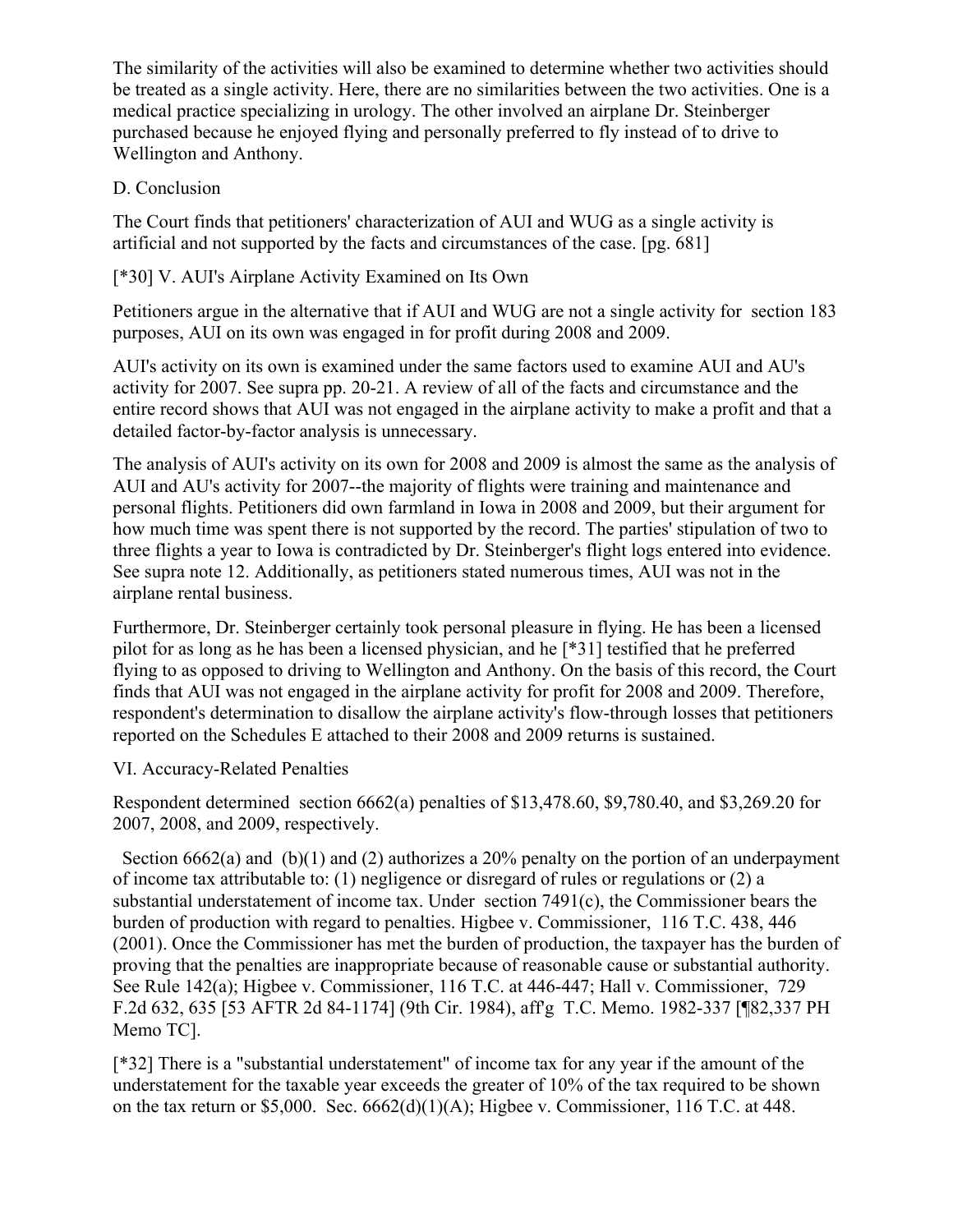Here, the understatements of income tax are \$67,393, \$48,902, and \$16,346 for 2007, 2008, and 2009, respectively, which are greater than 10% of the tax required to be shown on the returns, which in turn is greater than \$5,000 for each year. Thus, the understatement for each year in issue is substantial for purposes of the section 6662(a) accuracy-related penalty. The Court concludes that respondent met his burden of production in showing that petitioners substantially understated their Federal income tax for 2007, 2008, and 2009.

Pursuant to section  $6664(c)(1)$ , no penalty shall be imposed under section  $6662$  with regard to any portion of an underpayment if it can be shown that there was reasonable cause for such portion and that the taxpayer acted in good faith with respect to such portion. Whether a taxpayer acted with reasonable cause and in good faith is decided on a case-by-case basis, taking into account all pertinent facts and circumstances. Sec. 1.6664-4(b)(1), Income Tax Regs. Generally, the most important factor is the extent of the taxpayer's effort to assess his proper tax liability. Id.; see also Remy v. Commissioner, T.C. Memo. 1997-72 [1997 RIA TC Memo ¶97,072]. [pg. 682]

[\*33] Reasonable cause requires a taxpayer to have exercised ordinary business care and prudence as to the disputed item. Neonatology Assocs., P.A. v. Commissioner, 115 T.C. 43, 98 (2000) (citing United States v. Boyle, 469 U.S. 241 [55 AFTR 2d 85-1535] (1985), Hatfried, Inc. v. Commissioner, 162 F.2d 628, 635 [35 AFTR 1496] (3d Cir. 1947), Girard Inv. Co. v. Commissioner, 122 F.2d 843, 848 [27 AFTR 922] (3d Cir. 1941), and Estate of Young v. Commissioner, 110 T.C. 297, 317 (1998)), aff'd, 299 F.3d 221 [90 AFTR 2d 2002-5442] (3d Cir. 2002). Good-faith reliance on the advice of an independent, competent professional about the tax treatment of an item may meet this requirement. Id. To reasonably rely on a professional's advice, a taxpayer must prove by a preponderance of the evidence that: (1) the adviser was a competent professional who had sufficient expertise to justify reliance; (2) the taxpayer provided necessary and accurate information to the adviser; and (3) the taxpayer actually relied in good faith on the adviser's judgment. Id. at 99.

Petitioners' individual Federal income tax returns for the years in issue were prepared by BKD, LLP. BKD did not prepare AUI's partnership returns and was not associated with any aspect of the purchase or use of the airplane besides including AUI's losses on the Schedules E attached to petitioners' returns for the years in issue and including a plane rental expense on Pegasus Meadows' 2009 Form 1065. Consequently, the Court will analyze petitioners' reliance on a [\*34] professional's advice claim by examining Advocate's advice to petitioners about the grouping of AUI and AU for 2007 and the grouping of AUI and WUG for 2008 and 2009 and the use of the airplane.

Advocate specializes in assisting taxpayers who wish to purchase and use an airplane for business purposes. It is made up of attorneys, CPAs, and tax advisers and has been in existence in some form or another since the late 1990s. Advocate was a competent professional with sufficient expertise to justify reliance upon its advice.

Petitioners provided Advocate with the airplane flight logs for each year in issue and other required documentation to prepare AUI's returns. A partner at Advocate testified that AUI's returns were driven by the airplane's flight logs more than any other document. Advocate prepared AUI's returns and advised grouping AUI and AU as a single activity for 2007 and AUI and WUG as a single activity for 2008 and 2009 for section 183 purposes.

A. 2007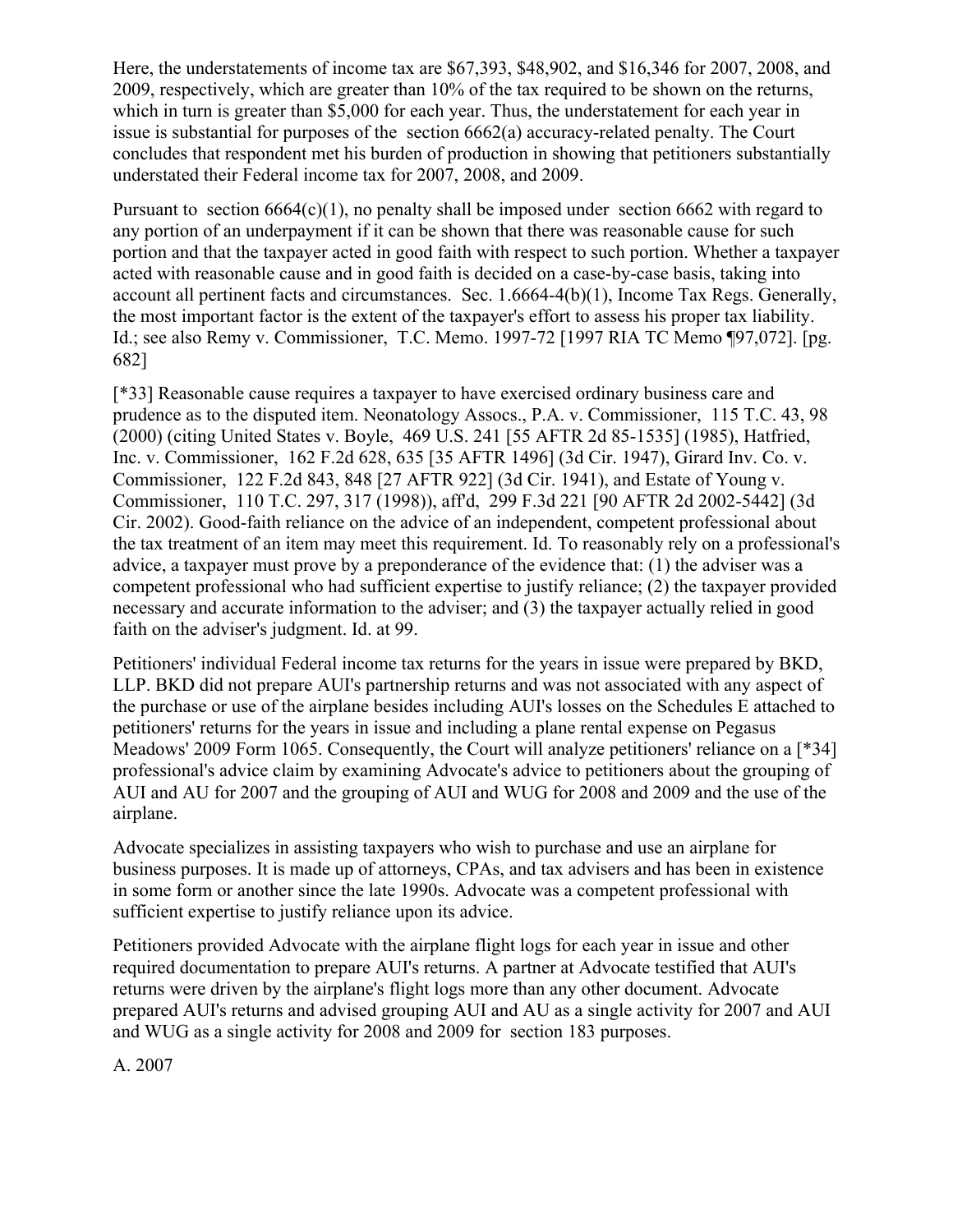Although the parties stipulated that AUI elected to combine its activities with WUG's for the years in issue, the record makes it clear that AUI elected to group AUI and AU for section 183 purposes for 2007. See supra pp.18-19.

[\*35] Petitioners made no argument at trial or on brief that the election to group AUI and AU as a single entity for purposes of section 183 was based on a good-faith reliance on Advocate's professional advice; their entire argument focused on the grouping of AUI and WUG. Therefore, the accuracy-related penalty for 2007 must be deemed conceded. See Rule 142(a); Murphy v. Commissioner, 103 T.C. 111, 119 (1994) (citing Rothstein v. Commissioner, 90 T.C. 488, 497 (1988)). Even if petitioners had not conceded the accuracy-related penalty for 2007, the Court would still find them liable for the penalty. All of the flights AUI operated in 2007 except two were training and maintenance flights and Dr. Steinberger's personal flights. The Court found that AUI and AU as a single activity was not entered into for profit. 24 Therefore, petitioners are liable for an accuracy-related penalty for a substantial understatement of income tax for 2007.

## B. 2008 and 2009

Petitioners did, however, rely in good faith on Advocate's professional advice to group AUI's and WUG's activities for 2008 and 2009. Petitioners had no reason to doubt Advocate's advice about grouping AUI and WUG for purposes of section 183 and were not required to seek a second opinion on the matter. See [\*36] Boyle, 469 U.S. at 251 ("To require the taxpayer [pg. 683] to challenge the attorney, to seek a `second opinion,' or to try to monitor counsel on the provisions of the Code himself would nullify the very purpose of seeking the advice of a presumed expert in the first place." (citing Haywood Lumber & Mining Co. v. Commissioner, 178 F.2d 769, 771 [38 AFTR 1223] (2d Cir. 1950))).

Petitioners have met each requirement of the three-prong test for reliance on the advice of a professional, and they exercised ordinary business care and prudence in reliance on Advocate's advice for 2008 and 2009. Therefore, the Court finds that petitioners had reasonable cause for grouping AUI and WUG as a single activity for section 183 purposes, and no section 6662(a) accuracy-related penalty shall be imposed for 2008 or 2009. 25

The Court has considered all of the arguments made by the parties, and to the extent they are not addressed herein, they are considered unnecessary, moot, irrelevant, or without merit.

[\*37] To reflect the foregoing,

An appropriate decision will be entered.

1 The Federal income tax returns of Air Urology Investments, LLC (AUI), the entity that operated the airplane and was taxed as a partnership, were not examined for the years in issue. Respondent disallowed the flow through losses petitioners reported on the Schedules E, Supplemental Income and Loss, attached to their Forms 1040, U.S. Individual Income Tax Return, for the years in issue because he determined that the airplane activity was not entered into for profit. When discussing the airplane activity infra the Court will refer to the activity as either AUI's or petitioners' airplane activity. Unless otherwise indicated, all section references are to the Internal Revenue Code of 1986, as amended and in effect for the years in issue, and all Rule references are to the Tax Court Rules of Practice and Procedure.

2 Respondent also made adjustments to petitioners' 2008 alternative minimum tax and their 2009 minimum tax credit. Those adjustments are computational and will not be discussed further.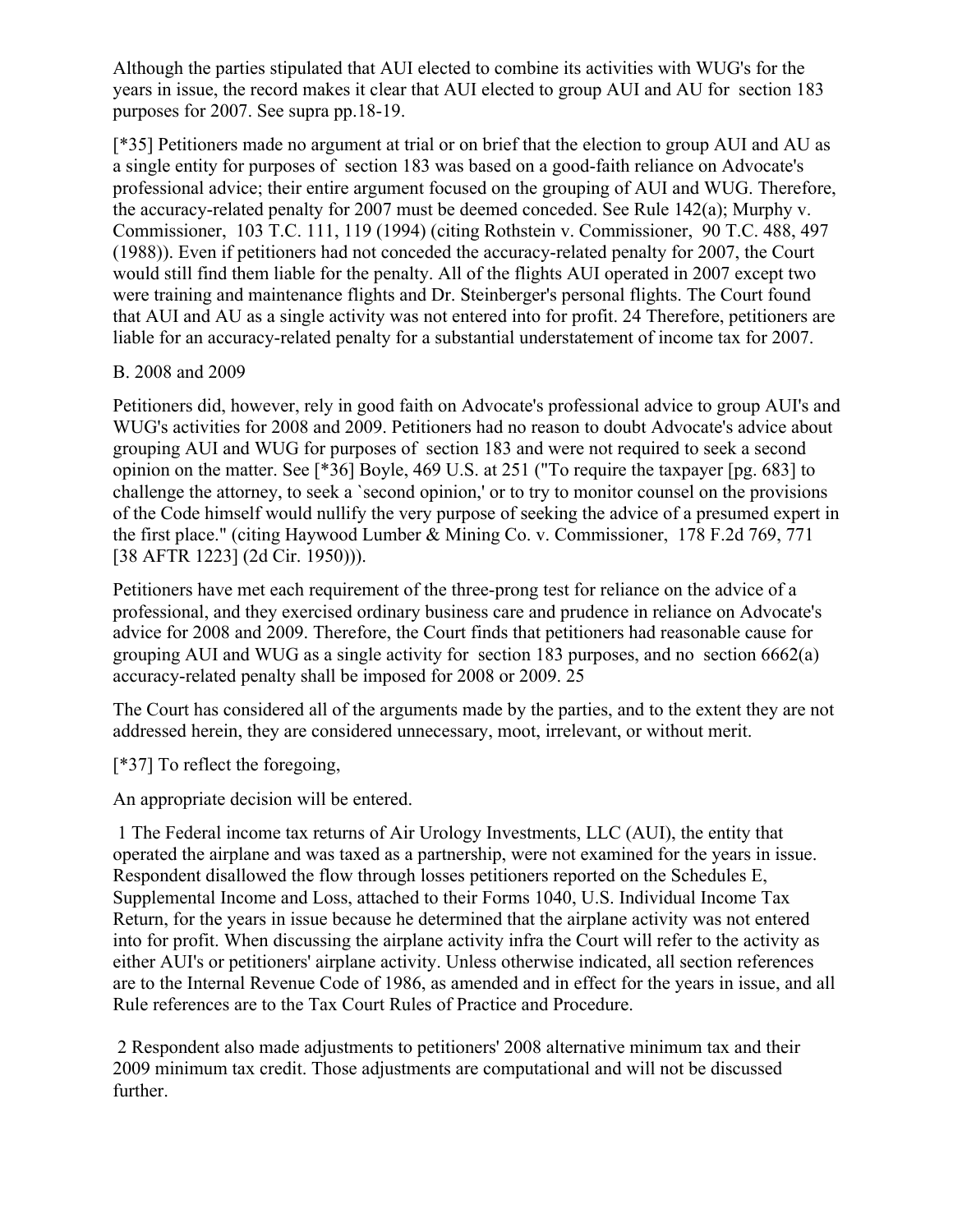3 Dr. Riva did not participate in and was not present at the proceedings. She and Dr. Steinberger filed joint Federal income tax returns for the years in issue, and she will be bound by the Court's decision.

4 South Kansas Lithotripsy is identified as both an LLC and an LLP in the stipulation of facts.

5 Sometime in 2007 Advocate Aircraft Taxation Co. became Advocate Legal Consulting Group. "Advocate" will be used to refer to both entities.

6 The blanks to fill in the dates on the first page of the agreement are empty and "2006" is typeset on the agreement. The document is not otherwise dated.

7 Similar to Dr. Steinberger's personal aircraft rental agreement, the blanks to fill in the dates on the first page of the agreement are empty, and "2006" is typeset on the agreement. The delivery and acceptance certificate attached to the agreement is dated "2/23/06".

8 This agreement, like the other two agreements AU entered into, have no dates on the first page save "2006" typeset on the agreement and no dates next to the parties' signatures. The action of directors by written consent in lieu of meeting attached to the agreement is dated June 29, 2006.

9 The parties stipulated that WUG paid rent of \$225 per flight hour for the years in issue. There is no evidence in the record that WUG ever agreed to pay rent of more than \$170 per flight hour as agreed to in the 2006 aircraft hourly rental agreement entered into by AU and WUG.

10 The parties stipulated that AUI paid rent to AU for 29.3 flight hours, which included 20.9 hours for training and maintenance, and WUG paid rent to AU for 65.6 flight hours for 2007. The flight log for 2007 entered into evidence does not support the parties' stipulated flight hours.

11 The parties stipulated that AUI paid rent to AU for 58.5 flight hours, which included 41.2 hours of training and maintenance, and WUG paid rent to AU for 41.8 flight hours for 2008. The flight log for 2008 entered into evidence does not support the parties' stipulated flight hours.

12 The parties stipulated that Dr. Steinberger flew to Iowa to inspect the farm two to three times a year. The flight logs for 2008 and 2009 do not support that stipulation. The only other flights to Iowa listed in the flight logs are an August 16, 2009, flight and an October 31, 2009, flight that was aborted because of weather.

13 The parties stipulated that AUI paid rent to AU for 34.4 flight hours, which included 19.2 hours of training and maintenance, and WUG paid rent to AU for 67.6 flight hours. The flight log from January to October 2009 entered into evidence does not support the parties' stipulated flight hours.

14 Benton Airpark is also known as Lloyd Stearman Field.

15 The parties stipulated that it took Dr. Steinberger five minutes to travel to the airpark from his residence. To reach the airpark in five minutes, Dr. Steinberger would have to drive 90 miles per hour. The parties stipulated Dr. Steinberger's travel times to Wellington and Anthony using a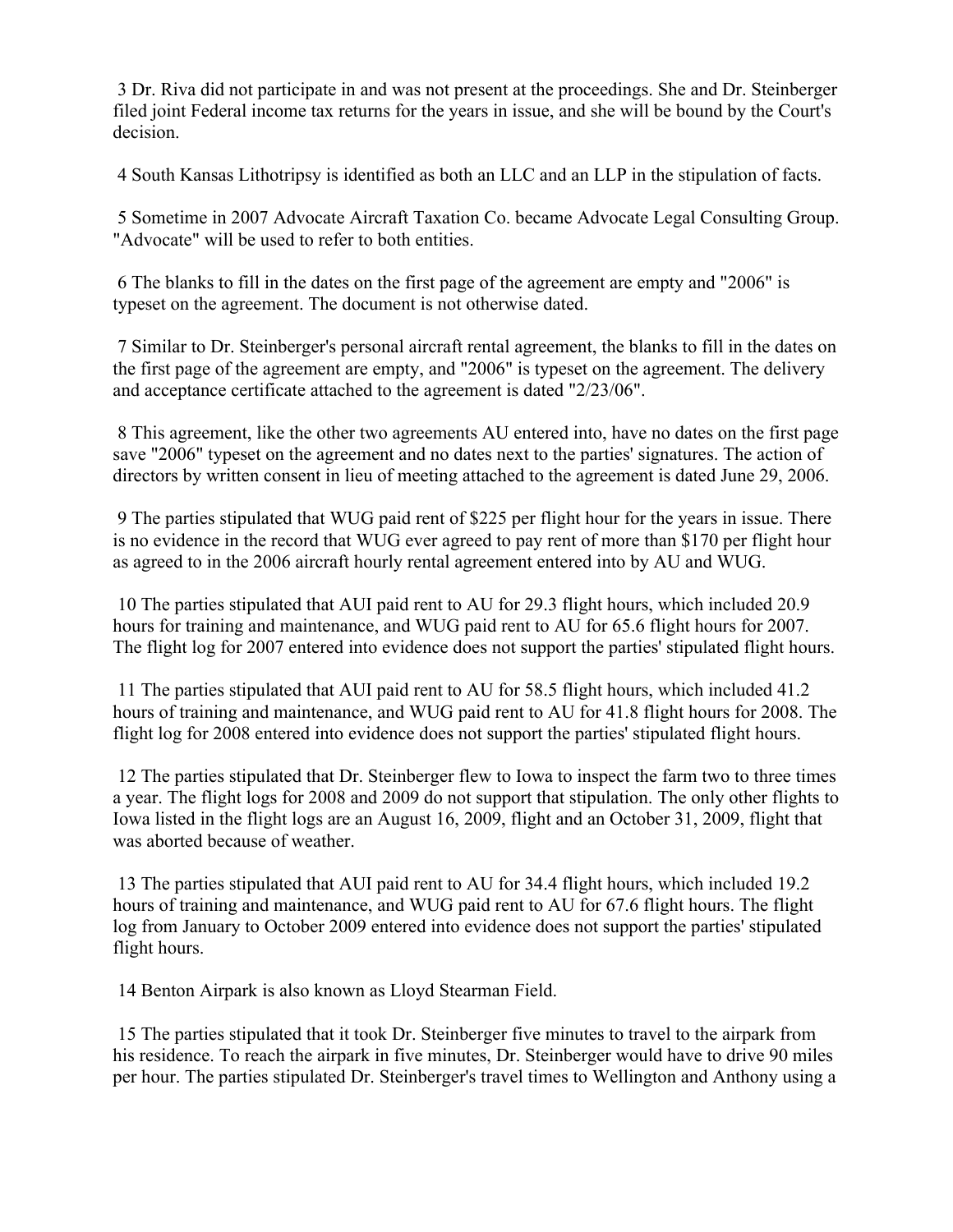speed of approximately 60 miles per hour. At that rate of speed he could travel only five miles in five minutes. The Court has chosen to disregard that stipulation as an error.

16 The parties stipulated that Dr. Steinberger started traveling to Wellington in 2000 or 2001. Exhibit 52-J is a list of cities WUG doctors traveled to and when they started traveling there. Dr. Steinberger is listed as having started traveling to Wellington in 1999. WUG was not formed until 2001. Dr. Steinberger could not have started seeing patients in Wellington in his capacity as a WUG doctor until 2001.

17 According to Dr. Steinberger's 2008 flight log, he did not fly to Anthony between February 8 and August 8.

18 The parties stipulated that passive income for 2008 was \$161,166.

19 An undated, unsigned invoice from AUI to Pegasus Meadows was entered into evidence as a joint exhibit purporting to show two payments from Pegasus Meadows to AUI on December 31, 2008, of \$13,408 and \$17,272 and one payment on June 30, 2009, of \$19,295, totaling \$49,975. Dr. Steinberger testified on cross-examination that he did not prepare the invoice and did not remember seeing it before. He also testified that he thought the payments had come from his personal account because Pegasus Meadows did not have a bank account in 2009. Although Pegasus Meadows reported the \$49,975 as plane expenses, Dr. Steinberger testified that the payments on the invoice were management fees for his overseeing the operations on the farmland. There was no explanation given for why two payments made in 2008 were reported as expenses for 2009. Dr. Steinberger's testimony about the \$49,975 was vague, disjointed, selfserving, and contrary to what was reported on Pegasus Meadows' Form 1065, and the Court need not accept it. See Tokarski v. Commissioner, 87 T.C. 74, 77 (1986).

20 AU was a disregarded entity for Federal tax purposes but can still be considered a business entity. See sec. 301.7701-2(a), Proced. & Admin. Regs.

21 Petitioners combined only Dr. Steinberger's medical activity with the airplane activity. Dr. Riva neither piloted the airplane nor flew with Dr. Steinberger during the years in issue.

22 See supra note 17.

23 Petitioners presented no evidence about the number of patients Dr. Steinberger saw in Wellington and Anthony on days that he flew versus days that he drove. The only evidence presented was that he spent half a day in each location before returning to Wichita to see more patients.

24 Although petitioners made no argument that AUI was engaged in for profit on its own for 2007, the Court would find, as it did for 2008 and 2009, that AUI's activity on its own was not engaged in for profit for 2007.

25 Respondent included boilerplate language in the notice of deficiency that petitioners were liable for accuracy-related penalties for the years in issue because of negligence, a substantial understatement of income tax, or a valuation misstatement. A valuation misstatement was not in issue here. The parties' arguments focused on whether petitioners had reasonable cause for relying on Advocate's advice. Because the Court finds they did not have reasonable cause for